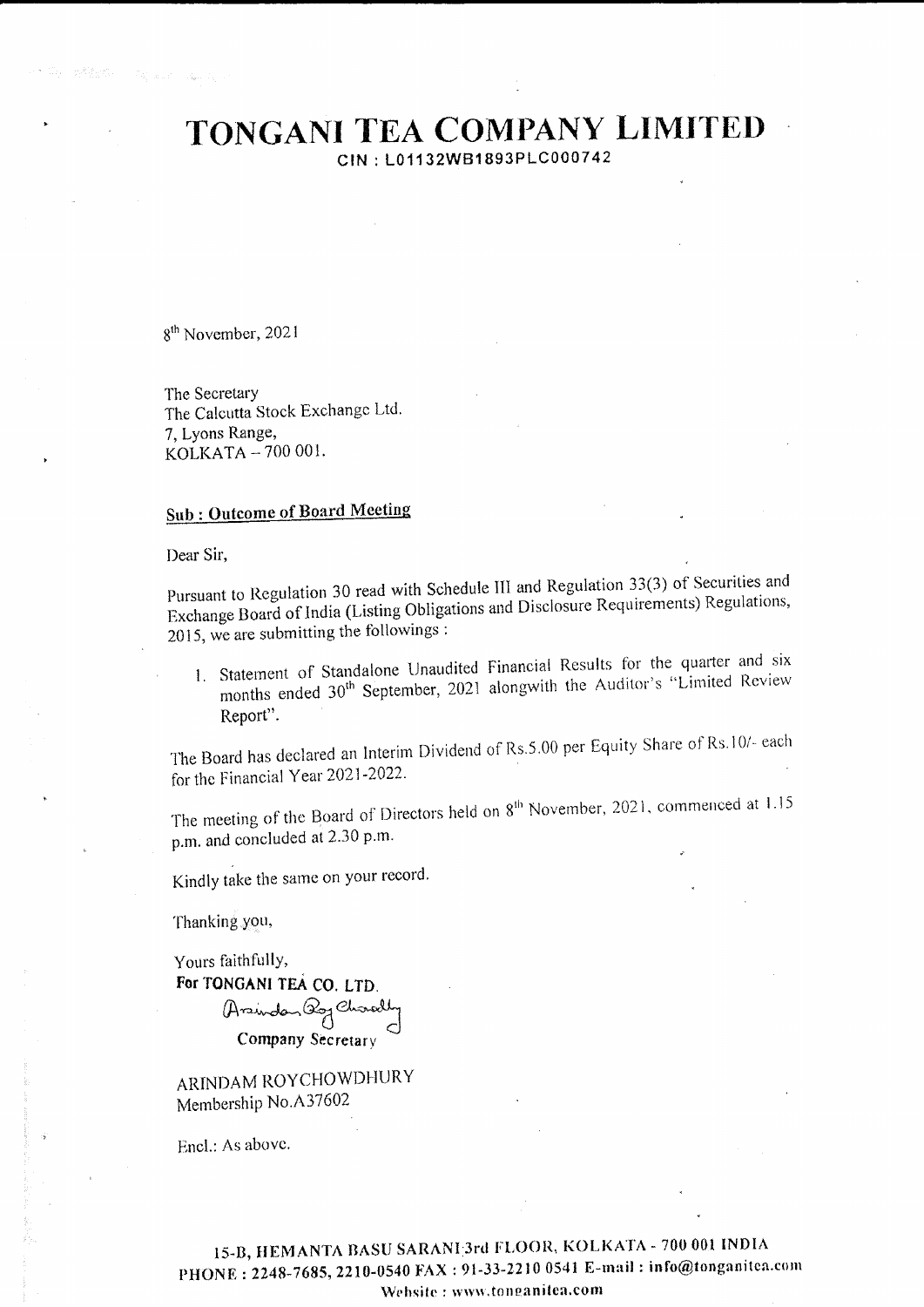### LILHA & ASSOCIATES



**CHARTERED ACCOUNTANTS** 78. Bentinck Street, Block-B, 2<sup>nd</sup> Floor, Room No.5B, Kolkata-700001; Contact No.: +91 9748331553; E-mail:

Unmodified Opinion is expressed on the Quarterly Unaudited (with limited review by auditors) Financial Results [for companies other than banks] for the Second Ouarter & First Half-Year Ended 30th September. <sup>2021</sup> Independent Auditor's Limited Review Report on Quarrer ended Unaudited Standalone Ind AS Financial Result for Second Quarter Ended 30th September, 2021 (From 01/07/2021 to 30/09/2021) and First Half-Year Ended 30th September, 2021 (From 01/04/2021 to 30/09/2021) of the Company Pursuant to the Regulation 33 and 47(1)(b) of the SEBI (Listing Obligations and Disclosure Requirements) Regulations. 2015, as amended

### Limited Review Report to The Board of Directors of Tongani Tea Ccmpany Limited [CIN: IO1132WB1893PLCOOO742]

- 1. We have reviewed the accompanying Standalone lnd AS Statement of Unaudited financial results of Tongani Tea Company Limited ("the Company") for the Second Quarter ended 30<sup>th</sup> September, 2021 (from 01/07/2021 to 30/09/2021) & First Half-Year ended 30<sup>th</sup> September, 2021 (from 01/04/2021 to 30/09/2021), being submitted by the Company in compliance with Indian Accounting Standards ("Ind AS") pursuant to the requirement of Regulation 33 and Regulation a7{1)(b) of the SEBl {Listing Obligations and Disclosure Requirements) Regulations, 2015 read with Circular No. CIR/CFD/CMD/15/2015 dated November 30, 2015 and Circular No. CIR/CFD/FAC/62/2016 dated July 5, 2016.
- 2. This Statement, which is the responsibility of the Company's Management and approved by the Board of Directors, has been prepared in accordance with recognition and measurement principals laid down in lndian Accounting Standard 34 (Ind AS 34) "Interim Financial Reporting" as prescribed under Section 133 of the Companies Act, 2013 ("the Act") read with relevant rules issued thereunder and other accounting principles generally accepted in lndia. Our responsibility is to issue a report on the Statement based on our review.
- 3. We conducted our review in accordance with the standards on review engagement (SRE) 2410, "Review of Interim Financial Information Performed by the Independent Auditor of the Entity", issued by the Institute of Chartered Accountants of lndia. This standard requires that we plan and perform the review to obtain moderate assurance as to whether the Statement is free of material misstatement. A review is limited primarily to inquiries of the Company personnel and analytical procedures applied to financial data and thus provide less assurance than an audit. We have not performed an audit and accordingly, we do not express an audit opinion.
- 4. Based on our review conducted as above, nothing has come to our attention that causes us to believe that the accompanying Statement, prepared in accordance with aforesaid Indian Accounting Standards ("Ind AS") specified under Section 133 of the Companies Act, 2013 as amended, read with relevant rules issued thereunder and other recognized accounting practices and policies have not disclosed the information required to be disclosed in terms of Regulation 33 of the SEBI (Listing Obligations and Disclosure Requirements) Regulations, 2015 read with Circular No. CIR/CFD/CMD/15/2015 dated November 30, 2015 and Circular No. CIR/CFD/FAC/62/2016 dated July 5, 2016, including the manner in which it is to be disclosed, or that it contains <sup>a</sup>ny material misstatement.

Place: Kolkata Date: 8th day of November, 2021 UDIN: 2\3\542\AAAAAU7\09



SSON For LILHA & ASSOCIATES Chartered Accountants Firm Reg. No.328627f.

i  $i$  i  $j$   $\rightarrow$   $\neq$ Law Kuth Xiller

LOVKUSH LILHA {Partner) Membership No. 315421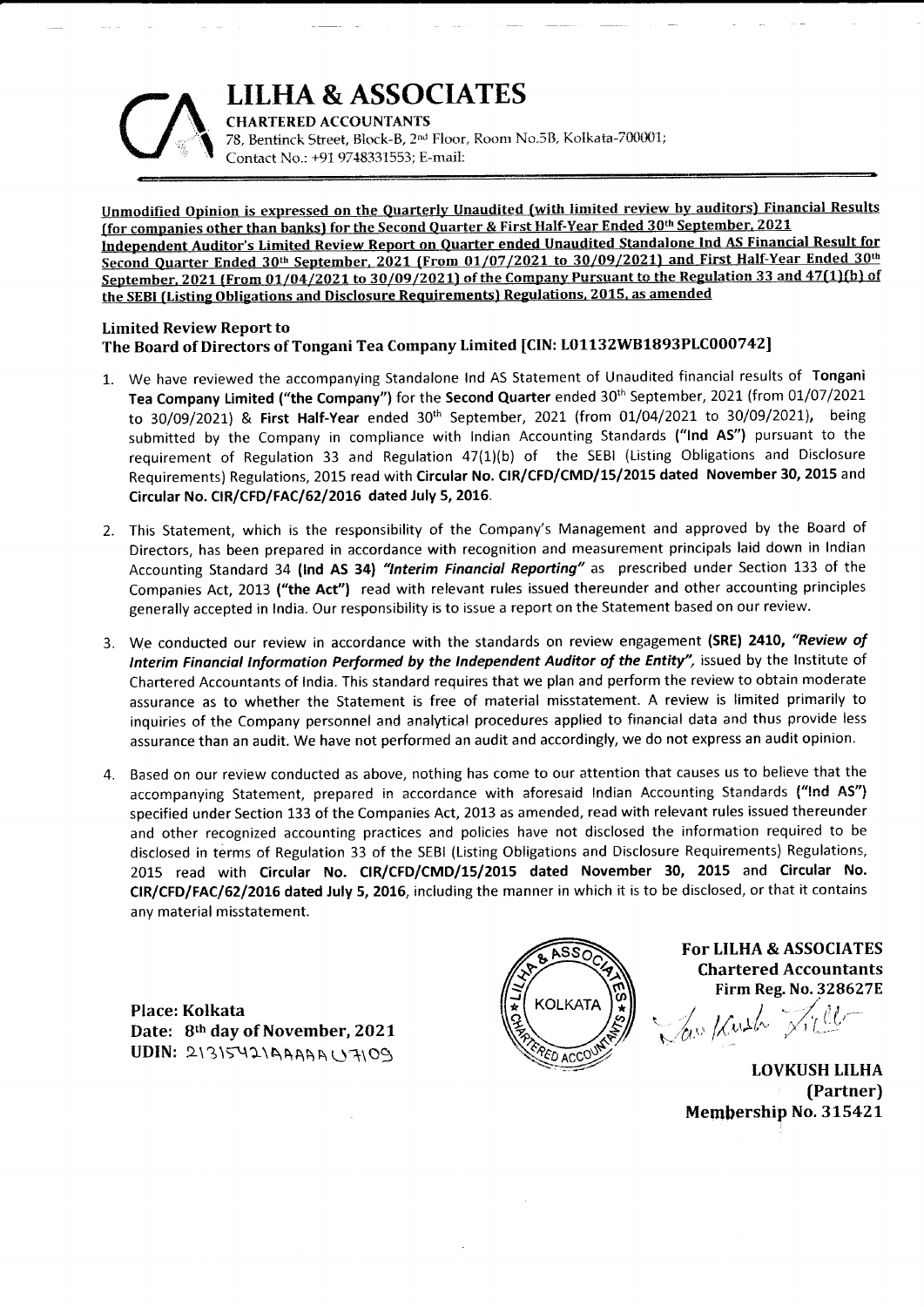## TONGANI TEA COMPANY LIMITED

CIN : L01132W81893PLC000742

Regd.Office: 15B, Hemanta Basu Sarani, 3rd Floor, Kolkata-700001.

Phone .2248-7685, 2210-0540 ; Fax 91-33-2210-0541

E-mail:info@tonganitea com : Website : www tonganitea com

STATEMENT OF STANDALONE UNAUDITED FINANCIAL RESULTS FOR THE QUARTER AND SIX MONTHS ENDED 30TH SEPTEMBER, 2021

| <b>Rupees in Lakhs</b>              |                                                           |               |             |                |                                      |         |                         |  |  |
|-------------------------------------|-----------------------------------------------------------|---------------|-------------|----------------|--------------------------------------|---------|-------------------------|--|--|
| <b>PART I</b><br><b>PARTICULARS</b> |                                                           | Quarter Ended |             |                | <b>Six Months Ended</b>              |         | Year Ended              |  |  |
|                                     |                                                           | 30-09-2021    | 30-06-2021  | 30-09-2020     | 30-09-2021 30-09-2020<br>(Unaudited) |         | 31-03-2021<br>(Audited) |  |  |
|                                     |                                                           |               | (Unaudited) | 488.95         | 550.79                               | 660.93  | 953.50                  |  |  |
| 1                                   | <b>Revenue from Operations</b>                            | 378.71        | 172.08      |                | 10.61                                | 8.93    | 35.15                   |  |  |
| 2                                   | Other Income                                              | 8.13          | 2.48        | 1.72           | 561.40                               | 669.86  | 988.65                  |  |  |
|                                     | Total Income (1+2)                                        | 386.84        | 174.56      | 490.67         |                                      |         |                         |  |  |
| 3                                   | <b>Expenses</b>                                           |               |             |                |                                      |         |                         |  |  |
|                                     | (a) Cost of materials consumed (Note 5)                   | 0.00          |             |                |                                      | 5.58    | 6.01                    |  |  |
|                                     | (b) Purchases of stock-in-trade                           | 0.00          |             | 5.58           |                                      | (26.85) | (1.99)                  |  |  |
|                                     | (c) Changes in inventories of finished goods,             | (10.01)       | (40.09)     | (7.31)         | (50.10)                              |         |                         |  |  |
|                                     | Stock-in-trade and Work-in-progress                       | 0.00          |             |                |                                      |         | 603.13                  |  |  |
|                                     | (d) Employee Benefits Expense                             | 160.31        | 129.60      | 179.53         | 289.91                               | 295.30  | 40.82                   |  |  |
|                                     | (e) Finance Costs                                         | 3.13          | 1.44        | 24.01          | 4.57                                 | 27.22   |                         |  |  |
|                                     | (f) Depreciation and Amortisation expenses                | 6.00          | 6.00        | 6.01           | 12.00                                | 12.02   | 24.50                   |  |  |
|                                     | (g) Other Expenses                                        | 87.49         | 47.25       | 71.96          | 134.74                               | 121.17  | 212.95                  |  |  |
|                                     | <b>Total Expenses</b>                                     | 246.92        | 144.20      | 279.78         | 391.12                               | 434.44  | 885.42                  |  |  |
|                                     | Profit/(Loss) before Exceptional Items and                |               |             |                |                                      |         |                         |  |  |
| $\overline{\mathbf{4}}$             |                                                           | 139.92        | 30.36       | 210.89         | 170.28                               | 235.42  | 103.23                  |  |  |
|                                     | $tax(1+2-3)$<br><b>Exceptional items</b>                  |               |             |                |                                      |         |                         |  |  |
| 5                                   |                                                           | 139.92        | 30.36       | 210.89         | 170.28                               | 235.42  | 103.23                  |  |  |
| 6                                   | Profit/(Loss) before tax (4-5)                            |               |             |                |                                      |         |                         |  |  |
| $\overline{7}$                      | <b>Tax Expenses</b>                                       |               |             |                |                                      |         | 3.62                    |  |  |
|                                     | -Current Tax                                              |               |             |                |                                      |         | (3.34)                  |  |  |
|                                     | -MAT Credit                                               |               |             |                |                                      |         | 8.93                    |  |  |
|                                     | -Deferred Tax Assets                                      |               |             |                |                                      |         |                         |  |  |
|                                     | - Income Tax for earlier years                            |               |             | $\blacksquare$ |                                      |         | 9.21                    |  |  |
|                                     | <b>Total Tax Expense</b>                                  | 139.92        | 30.36       | 210.89         | 170.28                               | 235.42  | 94.02                   |  |  |
| 8                                   | Net Profit/(Loss) after tax (6-7)                         |               |             |                |                                      |         |                         |  |  |
| 9                                   | Other Comprehensive Income/(Loss) (net of tax)            |               |             |                |                                      |         | 20.53                   |  |  |
|                                     | (a) Items that will not be reclassified to profit or loss |               |             |                |                                      |         |                         |  |  |
|                                     | - Income Tax relating to the item that will not be        |               |             |                |                                      |         | (3.21)                  |  |  |
|                                     | reclassified to profit or loss                            |               |             |                |                                      |         |                         |  |  |
|                                     | (b) Items that will be reclassified to profit or loss     |               |             |                |                                      |         |                         |  |  |
|                                     | - Income Tax relating to the item that will be            |               |             |                | ۰                                    |         |                         |  |  |
|                                     | reclassified to profit or loss                            |               |             |                |                                      |         |                         |  |  |
|                                     | Total Other Comprehensive Income/(Loss)                   |               |             |                |                                      |         | 17.32                   |  |  |
|                                     | for the period (net of tax)                               |               |             |                | 170.28                               | 235.42  | 111.34                  |  |  |
|                                     | 10 Total Comprehensive Income/(Loss) for the              | 139.92        | 30.36       | 210.89         |                                      |         |                         |  |  |
|                                     | period (comprising Profit / (Loss) and other              |               |             |                |                                      |         |                         |  |  |
|                                     | comprehensive income for the preiod) (8+9)                |               |             |                |                                      |         | 18.58                   |  |  |
|                                     | 11 Paid up Equity Share Capital                           | 18.58         | 18.58       | 18.58          | 18.58                                | 18.58   |                         |  |  |
|                                     | (Face Value of the Share Rs.10/- each)                    |               |             |                |                                      |         |                         |  |  |
|                                     | 12 Other Equity                                           | 1112.37       | 1112.37     | 1019.60        | 1112.37                              | 1019.60 | 1112.37                 |  |  |
|                                     | 13 Earnings Per Share (Weighted)                          |               |             |                |                                      |         |                         |  |  |
|                                     | (of Rs.10/- each)                                         |               |             |                |                                      |         |                         |  |  |
|                                     |                                                           | 75.31         | 16.34       | 113.50         | 91.65                                | 126.71  | 50.61                   |  |  |
|                                     | Basic<br>(a)                                              | 75.31         | 16.34       | 113.50         | 91.65                                | 126.71  | 50.61                   |  |  |
|                                     | Diluted<br>(b)                                            |               |             |                |                                      |         |                         |  |  |

 $K$ Olkan ACCOUN

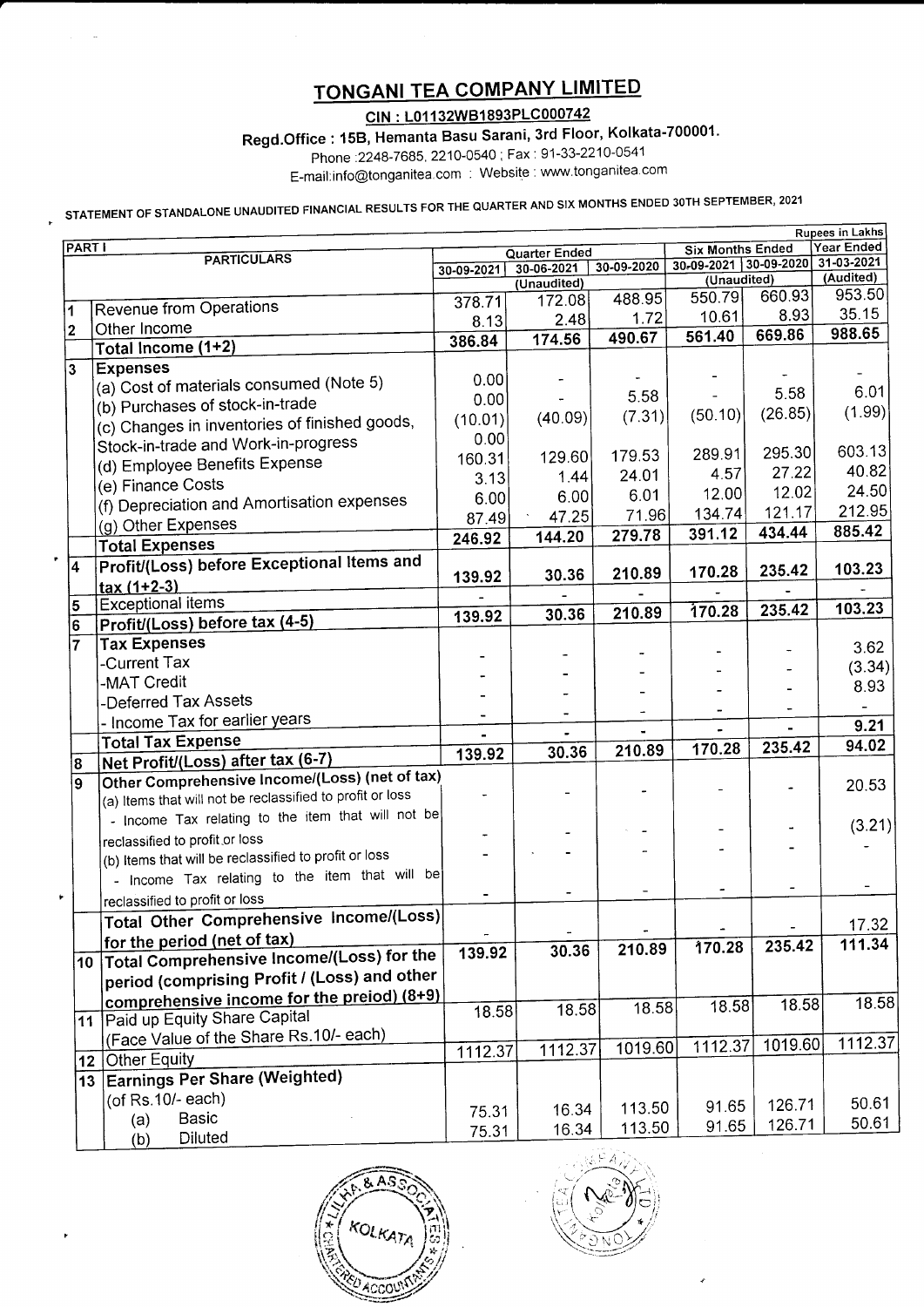|     | <b>Standalone Statement of Assets and Liabilities</b>           |                       |                               | (Rupees in lakhs)                      |  |
|-----|-----------------------------------------------------------------|-----------------------|-------------------------------|----------------------------------------|--|
|     | <b>Particulars</b>                                              |                       | As at<br>Current<br>half year | As at<br><b>Previous</b><br>Year ended |  |
|     |                                                                 |                       | ended<br>30/09/2021           | 31/03/2021                             |  |
|     |                                                                 |                       | <b>Unaudited</b>              | Audited                                |  |
| A   | <b>ASSETS</b>                                                   |                       |                               |                                        |  |
| (1) | <b>Non-Current Assets</b>                                       |                       | 659.64                        | 671.64                                 |  |
|     | Property, Plant and Equipment                                   |                       |                               |                                        |  |
|     | Capital Work-in-Progress<br>Goodwill                            |                       |                               |                                        |  |
|     | Other Intangible Assets                                         |                       |                               |                                        |  |
|     | <b>Financial Assets</b>                                         |                       |                               | 217.79                                 |  |
|     | Investments                                                     |                       | 217.79<br>148.00              | 68.00                                  |  |
|     | Loans & Advances                                                |                       | 1.28                          | 1.28                                   |  |
|     | <b>Other Financial Assets</b>                                   |                       | 29.76                         | 29.76                                  |  |
|     | <b>Other Non-Current Assets</b>                                 |                       | 1056.47                       | 988.47                                 |  |
|     | <b>Sub Total - Non-Current Assets</b>                           |                       |                               |                                        |  |
|     | (2) Current Assets                                              |                       | 110.82                        | 45.52                                  |  |
|     | Inventories                                                     |                       | 0.73                          | 0.73                                   |  |
|     | <b>Biological Assets</b><br><b>Financial Assets</b>             |                       |                               |                                        |  |
|     | Investments                                                     |                       | 103.00                        | 103.00                                 |  |
|     | <b>Trade Receivables</b>                                        |                       | 91.02                         | 22.58                                  |  |
|     | Cash and Cash Equivalents                                       |                       | 39.24                         | 21.99                                  |  |
|     | Bank Balances other than above                                  |                       | 0.99                          | 1.07                                   |  |
|     | Loans & Advances                                                |                       | 361.00                        | 406.00                                 |  |
|     | <b>Other Financial Assets</b>                                   |                       | 9.22                          | 9.05                                   |  |
|     | <b>Current Tax Assets (Net)</b>                                 |                       | 219.40                        | 222.53                                 |  |
|     | <b>Other Current Assets</b>                                     |                       |                               |                                        |  |
|     | <b>Sub Total - Current Assets</b>                               |                       | 935.42                        | 832.47                                 |  |
|     |                                                                 | <b>TOTAL - ASSETS</b> | 1991.89                       | 1820.94                                |  |
| B   | <b>EQUITY AND LIABILITIES</b>                                   |                       |                               |                                        |  |
|     | (1) Equity                                                      |                       | 18.58                         | 18.58                                  |  |
|     | <b>Equity Share Capital</b>                                     |                       |                               |                                        |  |
|     | Other Equity                                                    |                       | 1266.76                       | 1105.77                                |  |
|     | Reserves and Surplus                                            |                       | 6.60                          | 6.60                                   |  |
|     | Other Reserves                                                  |                       | 1291.94                       | 1130.95                                |  |
|     | Sub Total - Equity                                              |                       |                               |                                        |  |
|     | (2) Liabilities                                                 |                       |                               |                                        |  |
|     | <b>Non-Current Liabilities</b>                                  |                       |                               |                                        |  |
|     | <b>Financial Liabilities</b>                                    |                       | 111.45                        | 72.64                                  |  |
|     | Borrowings                                                      |                       | 122.07                        | 133.60                                 |  |
|     | Provisions                                                      |                       | 44.74                         | 44.74                                  |  |
|     | Deferred Tax Liabilities (Net)<br>Other Non-Current Liabilities |                       | 0.07                          | 0.07                                   |  |
|     | Sub Total - Non- Current Liabilities                            |                       | 278.33                        | 251.05                                 |  |
|     | <b>Current Liabilities</b>                                      |                       |                               |                                        |  |
|     | <b>Financial Liabilities</b>                                    |                       |                               |                                        |  |
|     | Borrowings                                                      |                       | 355.41                        | 352.07                                 |  |
|     | <b>Trade Payables</b>                                           |                       | 21.58                         | 7.63                                   |  |
|     | <b>Other Financial Liabilities</b>                              |                       | 12.33                         | 13.73                                  |  |
|     | Other Current Liabilities<br>6550                               |                       | 1.81                          | 5.92                                   |  |
|     | <b>Employee Benefit Obligations</b>                             |                       | 29.49                         | 58.59                                  |  |
|     | <b>Current Tax Liabilities (Net)</b>                            |                       | 1.00                          | 1.00                                   |  |
|     | KOLKATA<br>Provisions                                           |                       |                               |                                        |  |
|     | Sub Total - Current Liabilities                                 |                       | 421.62                        | 438.94                                 |  |
|     | <b>PED ACCO</b>                                                 | TOTAL - LIABILITIES   | 699.95                        | 689.99                                 |  |
|     | TOTAL - EQUITY AND LIABILITIES                                  |                       | 1991.89                       | 1820.94                                |  |

 $\hat{\mathcal{L}}$  , and  $\hat{\mathcal{L}}$ 

 $\label{eq:1} \begin{split} \mathcal{L}_{\text{max}} = \mathcal{L}_{\text{max}} = \mathcal{L}_{\text{max}} = \mathcal{L}_{\text{max}} = \mathcal{L}_{\text{max}} = \mathcal{L}_{\text{max}} = \mathcal{L}_{\text{max}} = \mathcal{L}_{\text{max}} = \mathcal{L}_{\text{max}} = \mathcal{L}_{\text{max}} = \mathcal{L}_{\text{max}} = \mathcal{L}_{\text{max}} = \mathcal{L}_{\text{max}} = \mathcal{L}_{\text{max}} = \mathcal{L}_{\text{max}} = \mathcal{L}_{\text{max}} = \mathcal{L}_{\text{max}} = \mathcal{$ 

 $\mathcal{L}_{\mathcal{A}}$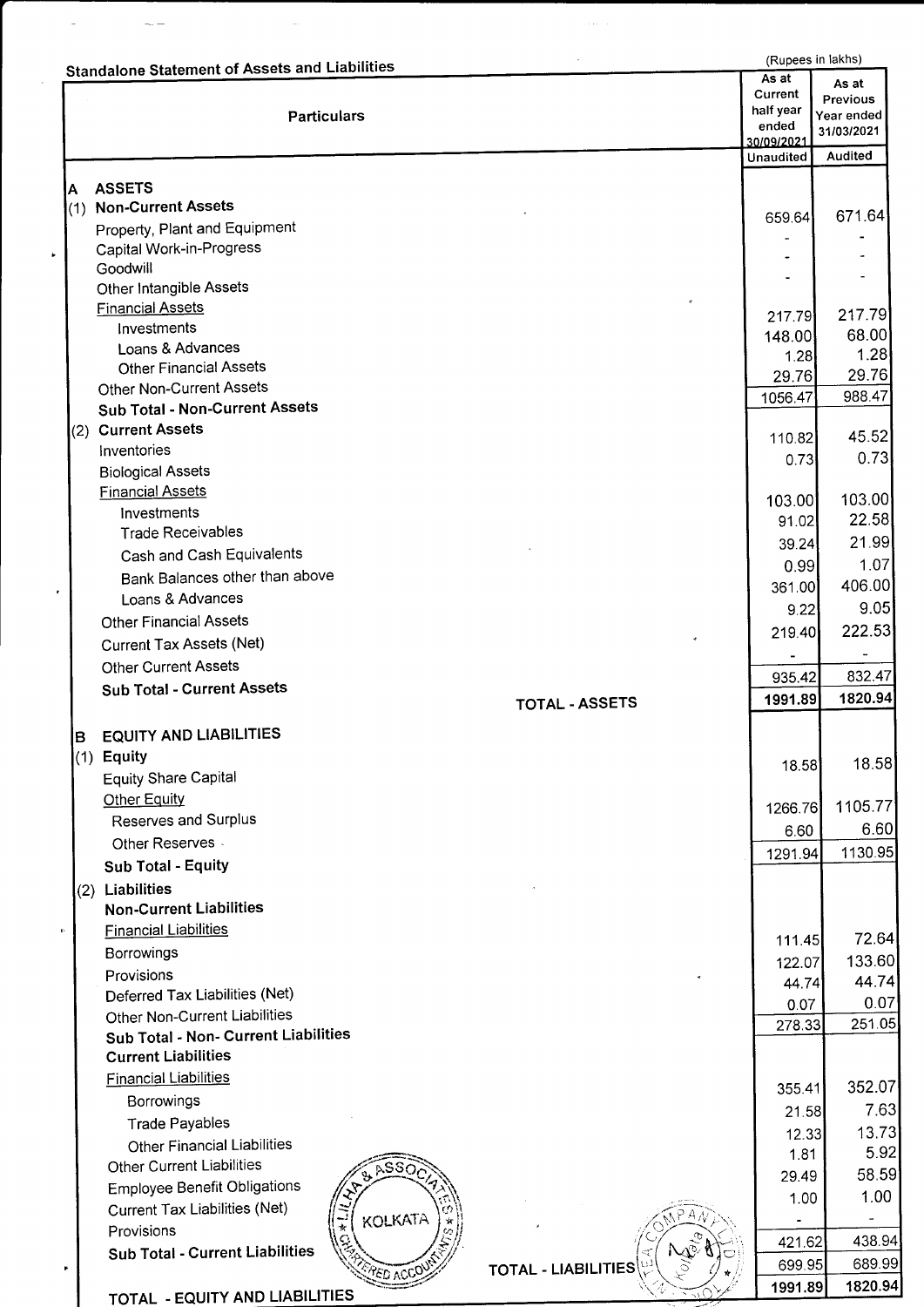#### TONGANI TEA COMPANY LIMITED

#### CIN : L01132WB1893PLC000742

### CASH FLOW STATEMENT FOR THE QUARTER AND SIX MONTHS ENDED 30TH SEPTEMBER, 2021

|    |                                                                                     |     | As at half year<br>ended 30th | As at half year<br>ended 30th |
|----|-------------------------------------------------------------------------------------|-----|-------------------------------|-------------------------------|
|    |                                                                                     |     | September, 2021               | September, 2020               |
| А. | <b>CASH FLOW FROM OPERATING ACTIVITIES:</b>                                         |     |                               |                               |
|    | Net Profit/(Loss) before tax and extraordinary items                                |     | 170.28                        | 235.42                        |
|    | Adjustments for:                                                                    |     |                               |                               |
|    | Depreciation & Amortisation Expenses                                                |     | 12.00                         | 12.02                         |
|    | (Gain)/Loss on Disposal of Assets                                                   |     |                               |                               |
|    | Contribution to Gratuity Fund                                                       |     |                               |                               |
|    | <b>Finance Cost</b>                                                                 |     | 4.57                          | 27.22                         |
|    | Interest Received                                                                   |     | (10.61)                       | (8.92)                        |
|    | Operating Profit before working capital changes                                     |     | 176.24                        | 265.74                        |
|    | Adjustments for:                                                                    |     |                               |                               |
|    | (Increase)/Decrease In Trade Receivable                                             |     | (68.44)                       | (163.30)                      |
|    | (Increase)/Decrease In Inventories                                                  |     | (65.30)                       | (12.97)                       |
|    | (Increase)/Decrease In Other Financial Assets                                       |     | (0.17)                        | 7.91                          |
|    | (Increase)/Decrease In Other Current Assets                                         |     | 3.13.                         | 5.30                          |
|    | Increase/(Decrease) In Trade Payable                                                |     | 13.95                         | 5.30                          |
|    | Increase/(Decrease) In Provisions (Net)                                             |     | (40.63)                       | (9.00)                        |
|    | Increase/(Decrease) In Other Current Liabilities                                    |     | (4.11)                        | (1.62)                        |
|    | Increase/(Decrease) In Other Financial Liabilities                                  |     | (1.40)                        | (3.87)                        |
|    | Cash generated from operations                                                      |     | 13.27                         | 93.49                         |
|    | Direct Tax (paid) / Refund (Net)                                                    |     |                               | (0.79)                        |
|    | Net Cash from operating activities                                                  | (A) | 13.27                         | 92.70                         |
| В. | <b>CASH FLOW FROM INVESTING ACTIVITIES:</b>                                         |     |                               |                               |
|    | Purchase of Fixed Assets including Capital WIP (net of subsidy)                     |     |                               | (0.30)                        |
|    | Proceeds from Sale of Assets                                                        |     |                               |                               |
|    | <b>Interest Received</b>                                                            |     | 10.61                         | 8.92                          |
|    | Net Cash used in investing activities                                               | (B) | 10.61                         | 8.62                          |
| C  | CASH FLOW FROM FINANCING ACTIVITIES :                                               |     |                               |                               |
|    | Proceeds/(Repayment) of Borrowings                                                  |     |                               |                               |
|    | Proceeds/(Repayment) of Secured Current Borrowings from Bank                        |     | 3.34                          | 0.69                          |
|    | Proceeds/(Repayment) Secured Non Current borrowing from Bank & Financial Institutio |     | 13.81                         | 71.00                         |
|    | Proceeds/(Repayment) Non Current Unsecured Borrowings                               |     | 25.00.                        | (70.00)                       |
|    | Unsecured Loans (Extended) / Receovered                                             |     | (35.00)                       | (68.00)                       |
|    | Dividend Paid                                                                       |     | (9.29)                        |                               |
|    | Corporate Dividend Tax paid                                                         |     |                               |                               |
|    | Interest & Finance Charges                                                          |     | (4.57)                        | (27.22)                       |
|    | Net Cash used in Financing Activities                                               | (C) | (6.71)                        | (93.53)                       |
|    | Net increase/(Decrease) in cash and cash equivalents (A+B+C)                        |     | 17.17                         | 7.79                          |
|    | Cash and cash equivalents at the beginning of the year                              |     | 23.06                         | 20.59                         |
|    | Cash and cash equivalents at the end of the year                                    |     | 40.23                         | 28.38                         |
|    | Earmark Balances with Bank                                                          |     | 0.99                          | 0.97                          |
|    | Cash & Bank Balances at the end of the year                                         |     | 39.24                         | 27.41                         |

Note 1 Figures shown in bracket shows cash outflow.

2 Previous year's Figures have been regrouped/rearranged wherever necessary